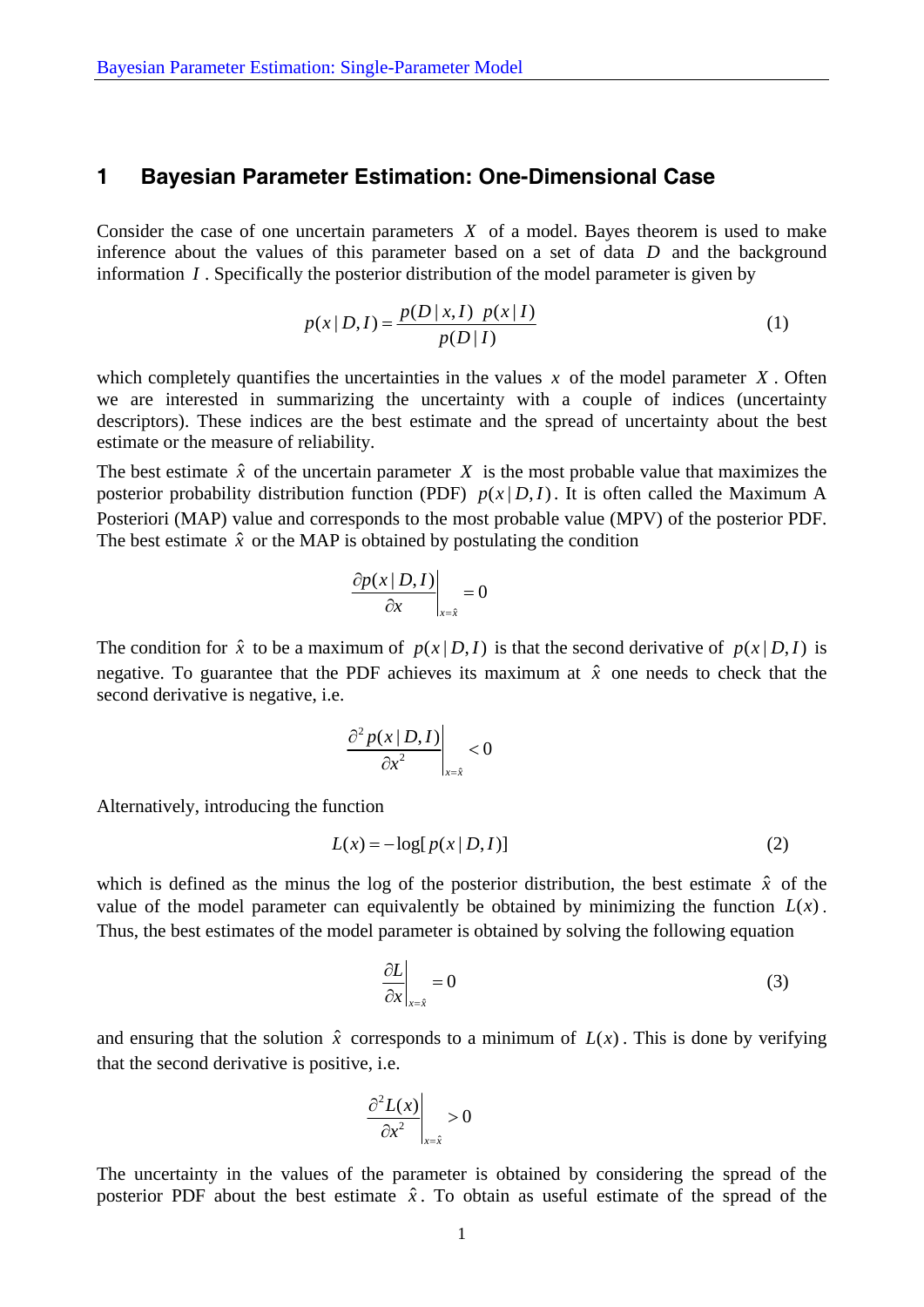uncertainty about the best estimate we expand the posterior PDF  $p(x|D, I)$  in Taylor series around the best estimate and keep the lower order terms in the expansion. This is the standard approach for approximating a function by a lower-order polynomial. However, noting that the posterior PDF is peaked around the best estimate, it is better to carry out this expansion for the function  $L(x)$  which is varies much more slowly.

The local behavior of the posterior PDF about  $\hat{x}$  is thus obtained by the Taylor series expansion of the function  $L(x)$  about  $\hat{x}$ , given by

$$
L(x) = L(\hat{x}) + \frac{\partial L}{\partial x}\bigg|_{x=\hat{x}} (x - \hat{x}) + \frac{1}{2} \frac{\partial^2 L}{\partial x^2}\bigg|_{x=\hat{x}} (x - \hat{x})^2 + \cdots
$$

Using the fact that we expand around the minimum of  $L(x)$ , the linear term in the Taylor series expansion are zero because of (3). Introducing the function  $H(x)$  as

$$
H(x) = \frac{\partial^2 L}{\partial x^2}
$$

the Taylor series expansion of  $L(x)$  takes the form

$$
L(x) = L(\hat{x}) + \frac{1}{2}H(\hat{x})(x - \hat{x})^2 + \cdots
$$
 (4)

Note that at the neighbor of the best estimate, the terms of the order of three or higher in the Taylor series expansion of  $L(x)$  can be neglected and the behavior of the function  $L(x)$  locally is specified by the behavior of the quadratic term. Specifically the spread of uncertainty around the best estimate  $\hat{x}$  is determined by the value of  $H(x)$  at  $\hat{x}$ . Making use of (2) and using only up to the quadratic terms in the expansion (4), the posterior PDF is given by

$$
p(x | D, I) = \exp[-L(x)]
$$
  
\n
$$
\propto \exp\left[-L(\hat{x}) - \frac{1}{2}H(\hat{x})(x - \hat{x})^2\right]
$$
  
\n
$$
\propto \exp\left[-\frac{1}{2}H(\hat{x})(x - \hat{x})^2\right]
$$
\n(5)

It is thus obvious that the updated PDF is approximated by a Gaussian distribution

$$
p(x|D,I) = \frac{1}{\sqrt{2\pi S}} \exp\left[-\frac{1}{2S}(x-\hat{x})^2\right]
$$
 (6)

with mean the best estimate  $\hat{x}$  or MAP or the most probable value of the posterior PDF and variance  $S = H^{-1}(\hat{x})$  which is the inverse of the second derivative of the function  $L(x)$  evaluated at the best estimate  $\hat{x}$ .

## **Bayesian Central Limit Theorem**

It can be shown that asymptotically, for large number of data, the posterior PDF tends to the Gaussian distribution (6), centered at its most probable value and with variance matrix equal to